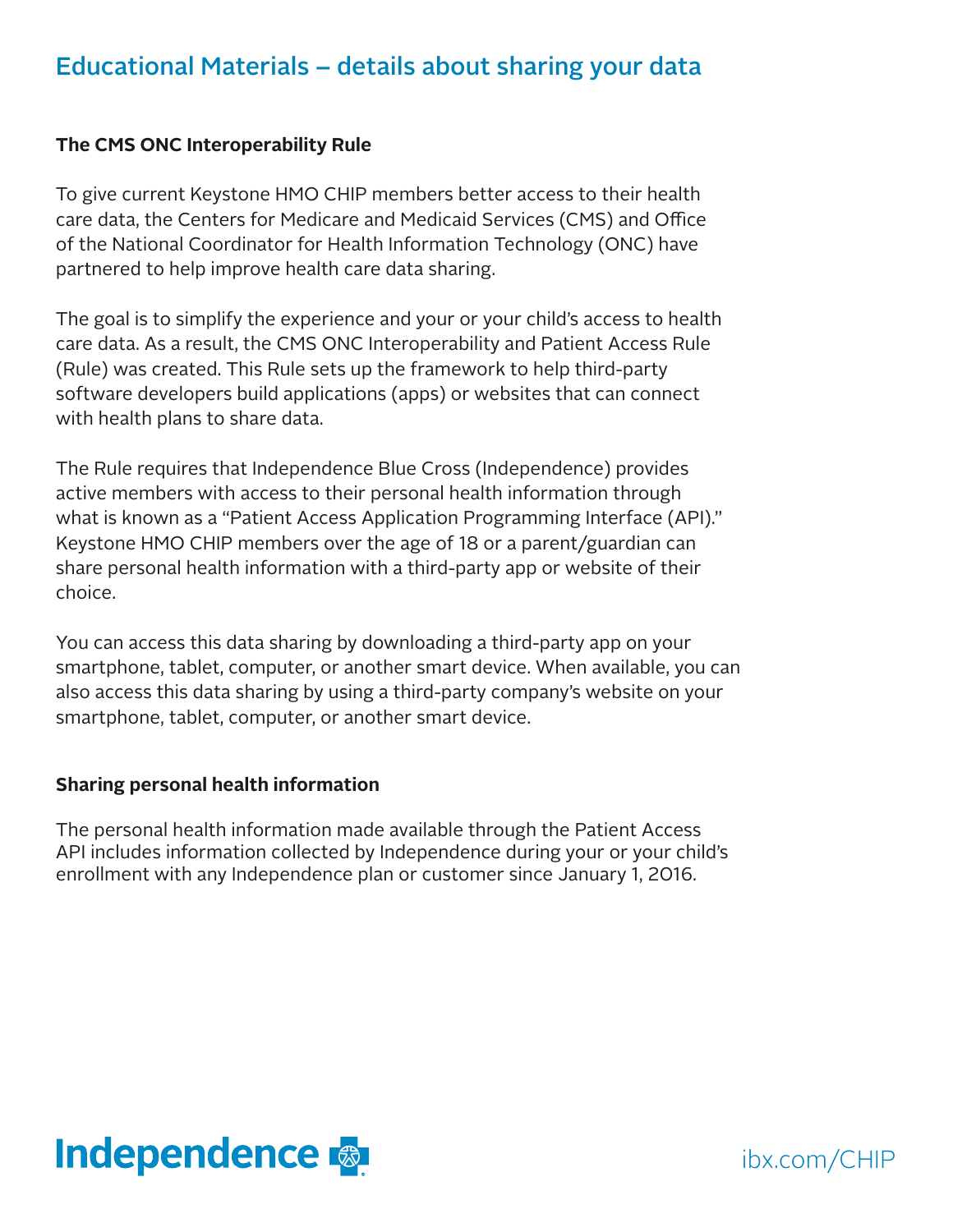## Educational Materials – details about sharing your data (continued)

The personal health information available through the Patient Access API includes:

- **Claims and encounter data:** Data from interactions with health care providers in the office or other settings that are submitted for reimbursement to Independence;
- **Prescription drug data:** Data regarding any prescription drugs that you or your child have been prescribed and/or have filled using your or your child's Independence health care benefits; and
- **Clinical data:** Data collected by Independence in the process of providing case management, care coordination, laboratory visits, and/or other services.

**IMPORTANT:** The third-party app or website you select will have access to **all** your or your child's personal health information. This includes **sensitive health information** about treatments, such as substance use disorders, mental health treatment, HIV status, and more. For minors ages 14 through 17, the information shared will not include sensitive health information subject to more protective Pennsylvania state law. A current valid *Authorization to Disclose Health Information* form from the minor child is required for Independence to share any sensitive health information for minors ages 14 through 17. For more information about the *Authorization to Disclose Health Information* form, [click](https://ibxpress.ibx.com/eAuthorizationWeb/authorization/showform)  [here](https://ibxpress.ibx.com/eAuthorizationWeb/authorization/showform).

#### **Things to consider when choosing a third-party app or website**

The third-party app or website is **not** subject to HIPAA or other privacy laws, which generally protect personal health information.

The third-party app or website should have its own privacy policy that should provide self-imposed limitations on how the third-party app or website will use, maintain, disclose, and (possibly) sell information about you or your child.



ibx.com/CHIP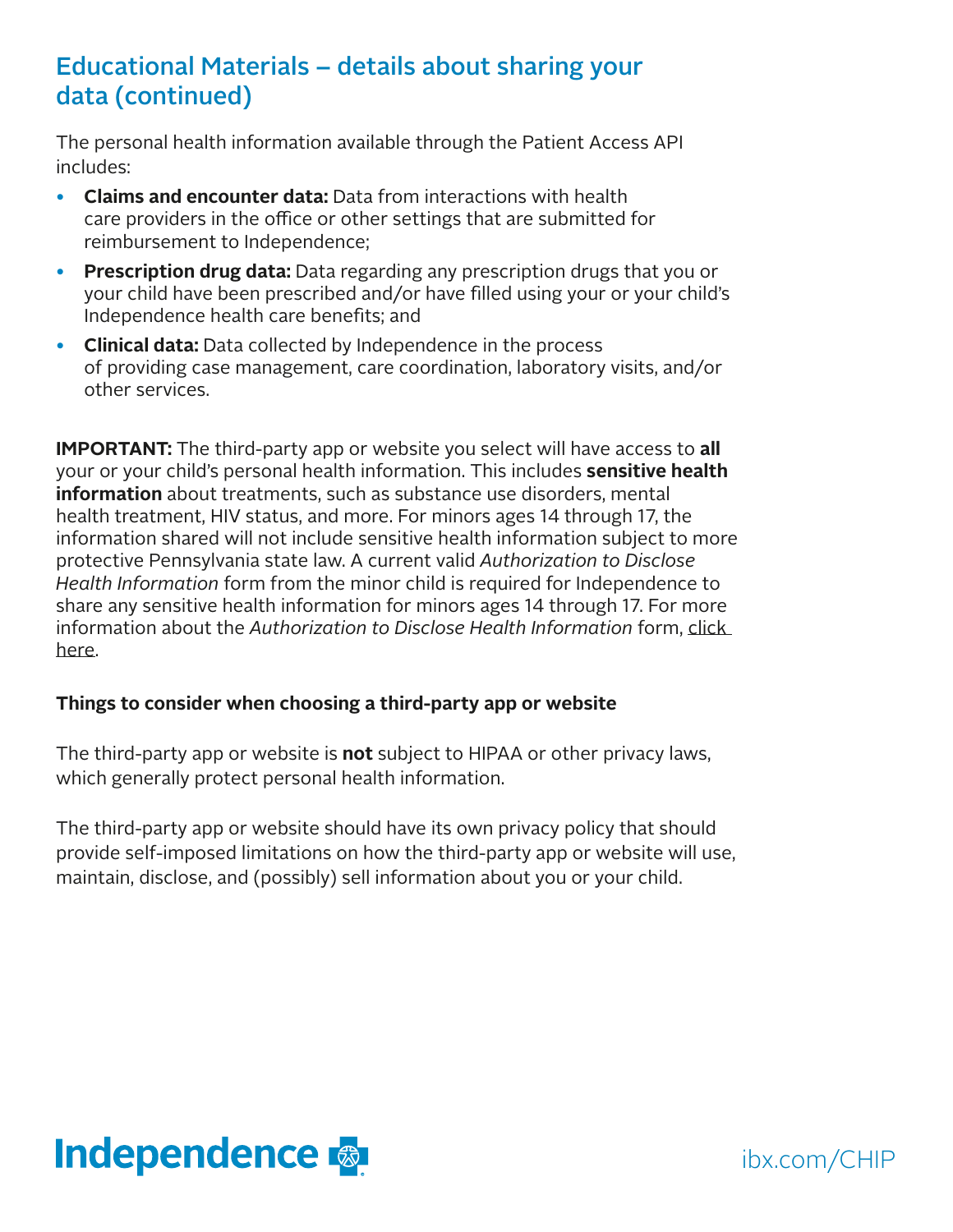# Educational Materials – details about sharing your data (continued)

Before you decide to access your or your child's personal health information through the Patient Access API, you should carefully review the privacy policy of the third-party app or website you are considering. Make sure you are knowledgeable and comfortable with how the third-party app or website will use, maintain, and/or further disclose your or your child's information. If the third-party app or website privacy policy does not address your concerns or is not available, you may consider using a different third-party app or website.

What you need to know about a third-party app or website:

- Will this third-party app or website *sell* my or my child's data for any reason?
- Will this third-party app or website *disclose* my or my child's data to third parties for purposes such as research, data analytics, or advertising?
- How will this third-party app or website *use* my or my child's data? For what purposes?
- Will the third-party app or website allow me to limit how it uses, maintains, discloses, or sells my or my child's data?
- If I no longer want to use this third-party app or website, or if I no longer want this third-party app or website to have access to my or my child's personal health information, can I terminate the third-party app's or website's access to my or my child's data? If so, how difficult will it be to terminate access?
- What is the third-party app's or website's policy for *deleting* my or my child's data once I terminate access? Do I have to do more than just delete the third-party app or website from my device?
- How will this third-party app or website inform me of changes in its privacy policy or practices?
- Will the third-party app or website collect non-health data from my device, such as my location or any other personal information?
- What security measures does this third-party app or website use to protect my or my child's data?
- What impact could sharing my or my child's data with this third-party app or website have on others, such as my family members?
- Will the third-party app or website permit me to access my or my child's data and correct inaccuracies? (Correcting inaccuracies in data collected by the third-party app or website will not affect inaccuracies in the data source.)
- Does the third-party app or website have a process for collecting and responding to user complaints?



ibx.com/CHIP